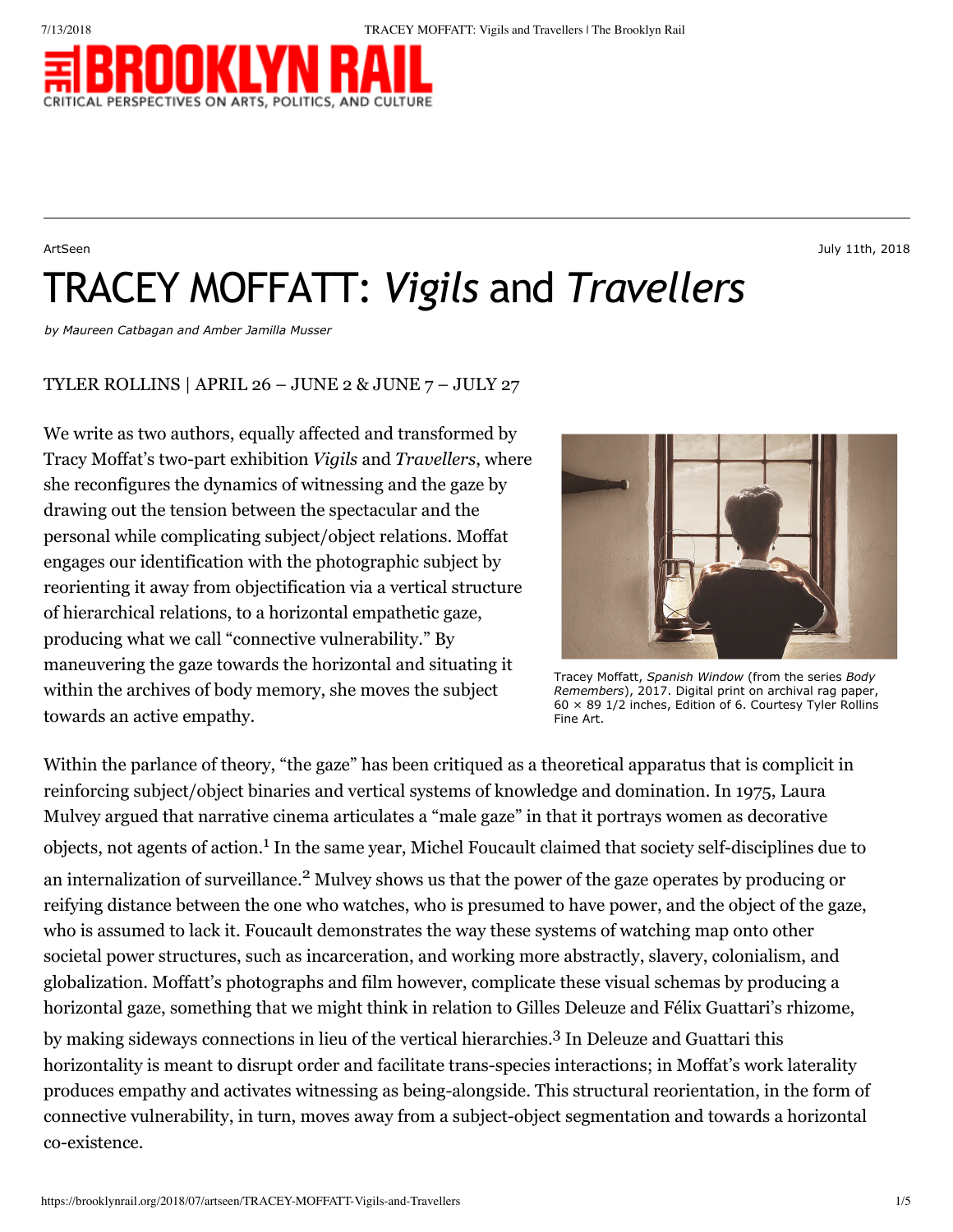### 7/13/2018 TRACEY MOFFATT: Vigils and Travellers | The Brooklyn Rail

*Vigils,* the first part of the current exhibit, features Moffatt's photograph series *Body Remembers* (2017), which debuted in her show titled *My Horizon* at the Australian Pavilion for the 2017 Venice Biennale. The images elicit intimacy through the subject's bodily orientation and ambiguous openness. The protagonist is a female maid who wanders alone in a crumbling empty house set against a vast, monochromatic desert tinted with the ochre tones of the horizon. Evoking the fragmented, dream-like surrealism of Maya Deren and Alexander Hammid's *Meshes of the Afternoon* (1943), the photographs suggestively connect the character's psychic interiority to the architectural states of domestic ruin, producing a subject who is both subject and object via metaphoric superimposition. However, the images linger on the subject's moment of contemplation thereby resisting any conclusive certainties. The film-screen scale of the photograph, the suggestion of stillness, and the "anonymity" of the subject (who is always shown in partial or back view, or at most, a sliver of a face and an arm) prompts the viewer to enter the frame to fill in the gaps. The protagonist's facelessness allows an overlapping of the subject and viewers' bodies by making space for the viewer's narrative**.** The image titled *Spanish Window* (2017) centers on the maid's back as she adjusts her collar while looking out of a window at a photographically overexposed landscape. Moffat maneuvers the tension between the descriptive clarity of the interior room, as shown in the detailed texture of the wall and maid's uniform, and the emerging futurity of the bright yet indiscernible horizon. By photographing the subject from behind, she is shielded from classification. Without a face to focus objectification on, the viewer/voyeur loses their privileged distance and is compelled to put themselves in the subject's shoes. Experienced from the point of view of a faceless, unguarded, back, we are put in the position to participate and relate to her vulnerability.

And yet a personal specificity co-exists within this "open" subject. The maid which according to the show's press release is portrayed by Moffatt herself, represents the matrilineal lineage of domestic work by her mother and grandmother. The paid domestic surrogate transforms into a carrier of familial legacy. By evoking the maternal, Moffatt reminds the viewer of the materiality of memory passed in the whispers of mothers and grandmothers, and the materiality of time that has passed through blood and skin. She moves the viewer outside the vertical orders of history into a circular interiority where the past, present, and future collapse into a constant relational presence.

By destabilizing the structure of the gaze through the horizon(tal), Moffatt opens the viewer to more active and empathetic forms of witnessing and vigilance. In particular, she allows us to see the struggle for and over the domestic by situating this tension within the specific Australian context of indigenous displacement and colonial expansion, which are conjured by the rustic furnishings and home in ruin. This allows us to think about the myriad ways that the idea of the domestic itself is attached to histories of settler-colonialism and xenophobia. The frontier, after all, is the landscape of invasion, and one that is premised upon the belief that the "domestic" (often framed as the white and civilized) should be expanded,



Tracey Moffatt, *Hell* (from the series *Passage*), 2017. Digital c-print on gloss paper, 40  $1/4 \times 60$  1/4 inches. Edition of 6. Courtesy Tyler Rollins Fine Art.

even as it imagines the settled landscape to be devoid of habitation. This privileges a concept of domesticity that links whiteness to property and nationalism. Moffatt issues both critique and resistance to this ideology in her summoning of her own/the maid's interiority across a horizontal plane of identification.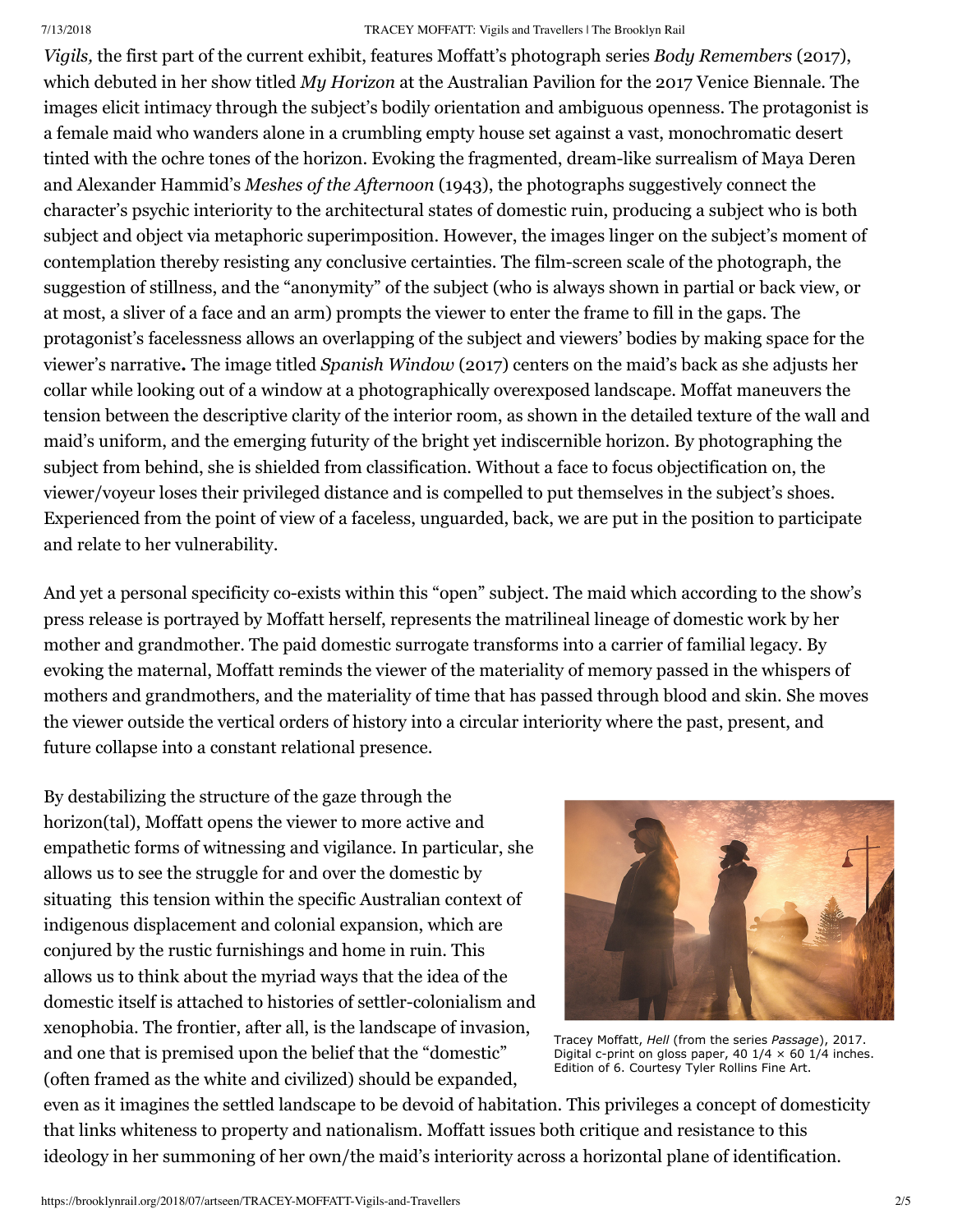### 7/13/2018 TRACEY MOFFATT: Vigils and Travellers | The Brooklyn Rail

Through empathy and the horizontal gaze we begin to imagine possible futures and pasts in relation to the ruins. Has this destruction already happened or is this disruption of the linkage between property and whiteness on the horizon? What we can imagine, however, is that this destabilization of domesticity and its linkages to disruptions of nationalism and settler-colonialism is part of the summoning of a collective imaginary that the maid's project of looking into the horizon enables.

The second photographic series, *Passage* (2017), consists of a trio of characters—a mother (shown in some images with a child), a dapper smoker, and a leather-clad motorcyclist/cop—in a purgatorial landscape whose status is unknown. Here, the ambiguity resides in the specificity of situation rather than characterization. The scenes depict the travelers roaming the docks as their faces are obscured by the heat and smoke. In *Hell* (2017), Moffatt shot into the sun so that the adult trio are bathed in a bright but hazy pink light, mostly seen through their silhouettes. Seemingly displaced, they await respite from the heat. Moffatt deliberately obscures information that might lead to any specific narrative other than that of transition, which provides its own form of universality. Connective vulnerability, via horizontal associations, takes place through the inference of migration—even and especially as its specific circumstances regarding each character's travails vary. Existing in this transitional space, they remind the viewer how the anxiety of non-belonging and forced containment destabilizes identity. And yet, Moffatt's intentional obscuring of difference, via the refusal of attaching specific narratives to an identifiable other, creates a permeability in which the viewer is able to envision themselves in (an)other's body**.** It is a moment of co-vigilance where the viewer (with and through the characters' bodies) is reminded of what is lost within the violence of migration**.** The viewer is able to connect their personal relationship to this violence and compile it with the images. The viewer and the photographic subjects become a "they" persistently watching and waiting to see another futurity in the horizon.

Though this horizon is more firmly entrenched in the landscape of the bureaucratic and institutional, as the large buildings and "customs" signs suggest, the light pink and blue coloration, fog, and angular sun rays suggest an elsewhere beyond the borders. This horizon exists in the in-between-ness of arrival and/or departure somewhat akin to José Esteban Muñoz's argument that queerness is a horizon of being in that it opens toward a different possible future. Moffatt augments the queerness of the blurry "not-quite-return" through the employment of fog and fantastical colors.<sup>4</sup> But, In *Cop and Baby,* the biker/cop, who looks as though he just stepped out of Tom of Finland's homoerotic universe, embraces the migrants, suggesting a future of queer solidarity through both look and touch. That his bike bears an "Indian" logo also acts as a subtle nod that connects histories of settler colonialism and indigeneity with those of refugees. As the bags produced for Moffatt's Venice Biennale show suggest: "Indigenous Rights are Refugee Rights."

If both photographic series highlight the politics that can be enacted through horizontality and its production of connective vulnerability, *Vigil,* a 2-minute video that sutures animation of a sinking refugee boat with images from mid-century Hollywood films, raises the stakes in relation to current socio-political events. The images are culled from news footage of the Christmas Island Boat wreck, where a ship carrying asylum seekers from Iraq and Iran sank in the Indian Ocean on December 15, 2010. The reaction shots are black-and-white film stills depicting the horrified faces of iconic stars such as Elizabeth Taylor and James Stewart. The editing is frenetic, matching the pace of our twenty-four hour news cycle and incessant media consumption. The momentary outrage for one violent spectacle is replaced by the next one. There is barely any time to consider what has happened within this daily bombardment. The routine frequency of such